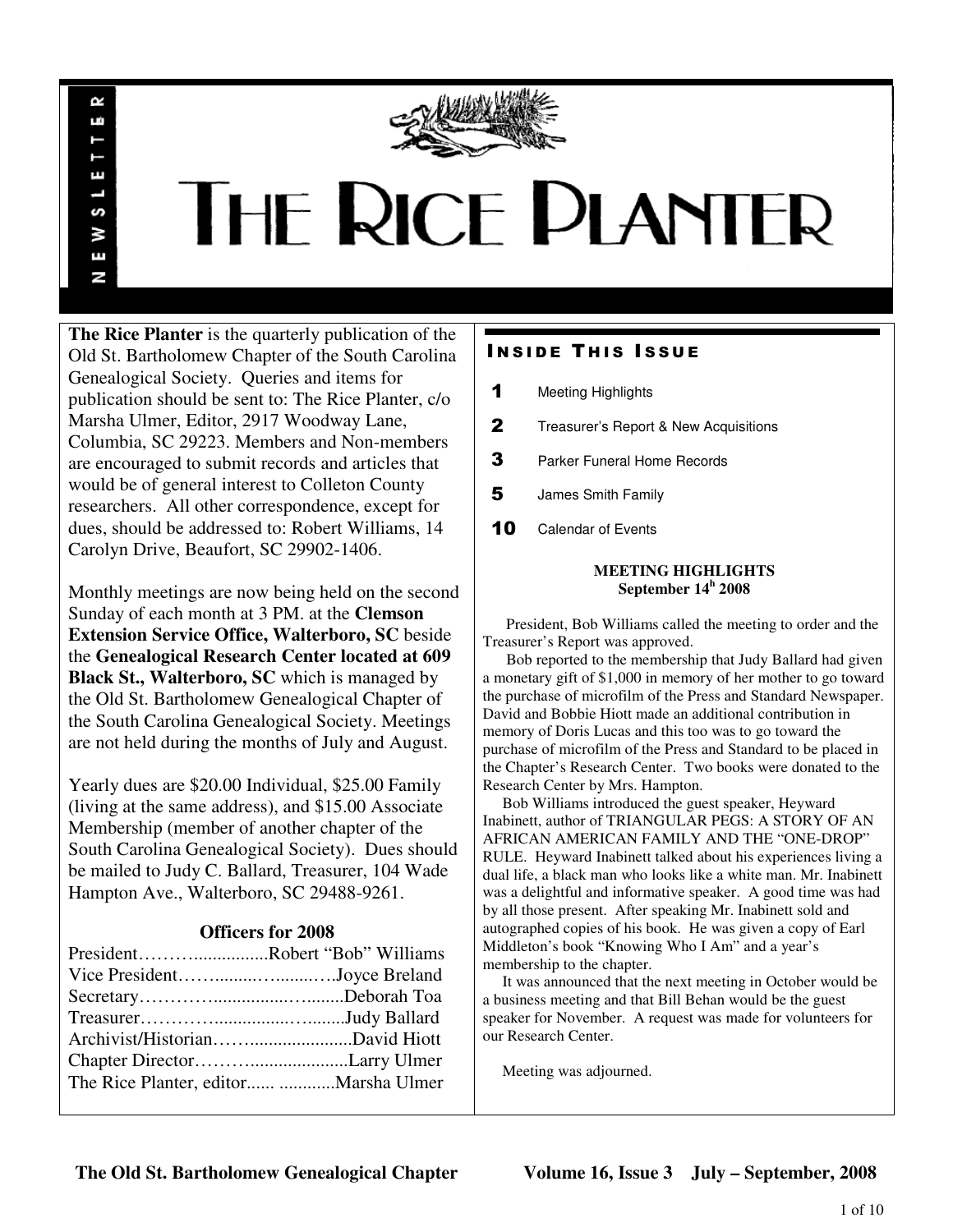| <b>TREASURER'S REPORT HIGHLIGHTS</b><br>June 14 2008 – September 14, 2008 |                                             |  |
|---------------------------------------------------------------------------|---------------------------------------------|--|
|                                                                           | 2,396.86                                    |  |
|                                                                           |                                             |  |
| 150.00                                                                    |                                             |  |
| 640.50                                                                    |                                             |  |
| 1299.00*                                                                  |                                             |  |
|                                                                           | 2,089.50                                    |  |
|                                                                           |                                             |  |
| 84.00                                                                     |                                             |  |
| 148.87                                                                    |                                             |  |
| 2.93                                                                      |                                             |  |
| 1120.00                                                                   |                                             |  |
| 106.96                                                                    |                                             |  |
|                                                                           | $-1,462.76$                                 |  |
|                                                                           | 3,023.60                                    |  |
|                                                                           | *For the "Press and Standard" on microfilm. |  |

# **NEW ACQUISITIONS TO OLD ST. BARTHOLOMEW GENEALOGICAL CHAPTER RESEARCH CENTER**

# **NAME OF BOOK DONOR**

# Laurens County, SC Cemeteries Vol. 4 The Colonial Records of North Carolina The Colonial Records of North Carolina 1697 The Colonial Records of North Carolina 1702 History of South Carolina 4 Vols. Family Tree Maker CD's Tree Vol 1-101 Everton Series CD's 12, 13, 14 Business and Home Phonebook 1999 FTM Social Security Death Index Partial Census Indexes 1850, 1860, 1870 Baltimore Passenger Lists St. Paul's Episcopal Church Tombstones and A Divided Heart; Letters of Sally Baxter Ham The Complete Civil War DVD-Rom Press and Standard 1906 thru 1991 Microfilm Rolls 1-64 Judy Ballard in Memory of V. Rhodes Rolls 65-70 David & Bobbi Hiott " " Doris Lucas Black Family History 2008 CD Jacob's Legacy, A Genetic View of Jewish H Triangular Pegs, A Story of an African Ameri And the One Drop Rule The Thomas Family of the Carolinas, Descend Christopher Thomas of "Barbados Hall"

|                            | <b>Judy Ballard</b>                 |
|----------------------------|-------------------------------------|
|                            |                                     |
| 7-1701                     | 66<br>66                            |
| 2-1708                     | 66<br>66                            |
|                            | 66<br>66                            |
|                            | Larry and Marsha Ulmer              |
|                            | 66<br>"                             |
|                            | 66<br>66                            |
|                            | 66<br>66                            |
|                            | 66<br>66                            |
|                            | 66<br>66                            |
| Tablets<br>npton 1853-1862 | Ann Fripp Hampton (Summerville, SC) |
|                            | <b>Robert Stets</b>                 |
| ١                          |                                     |
|                            | Judy Ballard in Memory of V. Rhodes |
|                            | David & Bobbi Hiott " "Doris Lucas" |
|                            | Deborah Ehrhardt & J. "Bud" Black   |
| istory                     | <b>Bob Williams</b>                 |
| ican Family                |                                     |
|                            | Heyward R. Inabinett                |
| dants of                   |                                     |
|                            | Edward Manigault Jr.                |
|                            |                                     |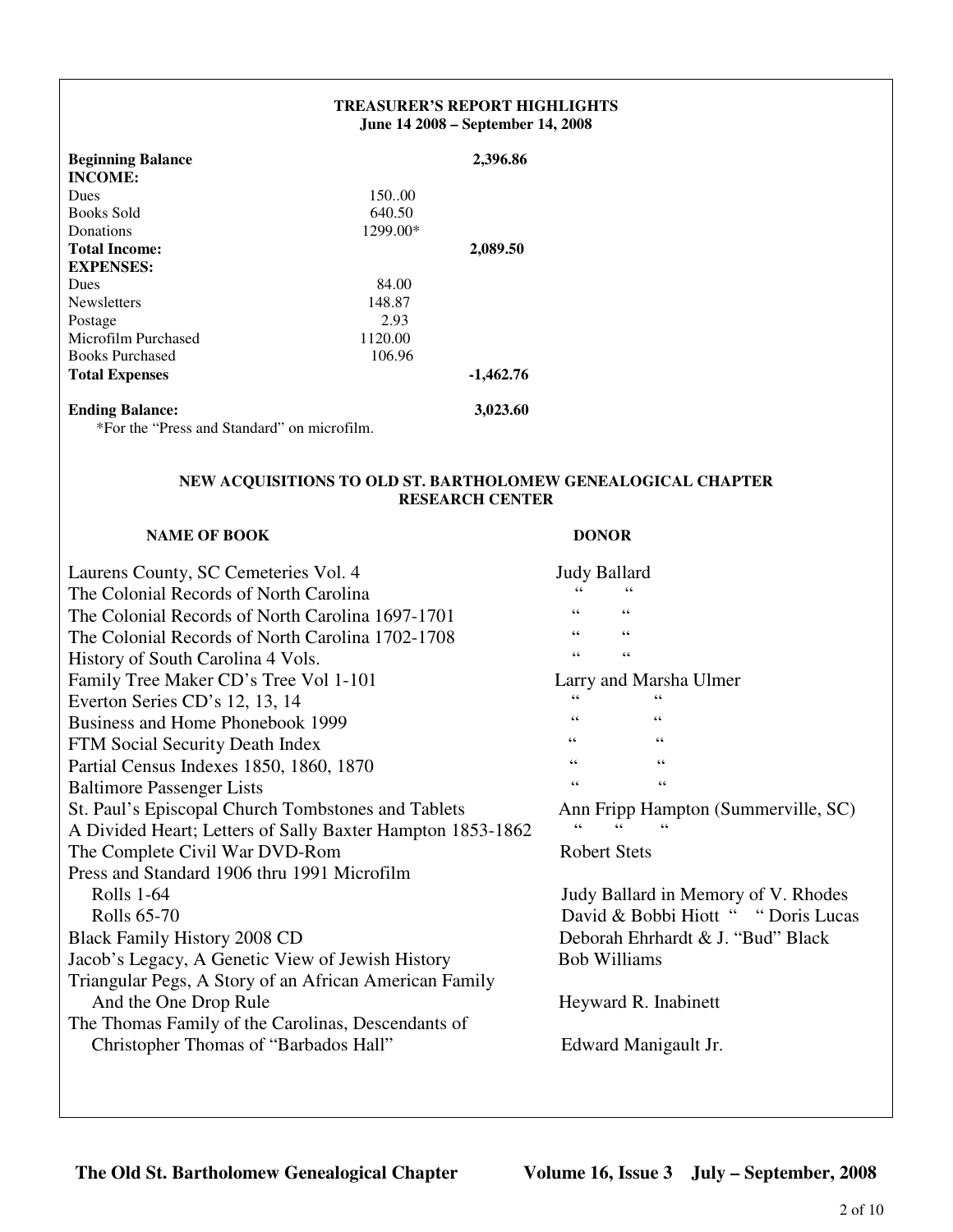# **PARKER FUNERAL HOME RECORDS**

## **James Bruce Copeland George Perry Crosby**

b. Sep 22 1923 Colleton Co., SC b. Jan 15 1933 Colleton Co., SC d. Mar 29 1953 d. Apr 22 1953 Beaufort, SC Bur: Doctors Creek Bur: Grace Advent Cemetery Spouse: Jean Webb **Spouse: Jean Webb Occ: Employed by Carolina Tree Service** Occ: Farmer Father: Oliver Perry Crosby Father: Harry L. Copeland b. Colleton Co., SC Mother: Esther Inez Stanfield Mother: Fannie Mae Bryant b. Colleton Co., SC Bros: Heyward Benjamin Crosby of Barnwell, SC Son: Jimmie Allen Copeland Neil Oscar Crosby of Walterboro, SC Bro: Cpl. Harry Willis Copeland of Camp Stewart, GA Sis: Mrs. J. R. Thomas of Barnwell, SC Harry Lee Copeland of Aiken, SC Mrs. Henry Bazzle of Walterboro, SC Sis: Mrs. J. L. Cox of Bloomington, CA Mrs. James Bazzle of Walterboro, SC Mrs. J. P. Martagus of Charleston, SC Miss Jeanette Crosby of Walterboro, SC

Bur: Tabor Methodist Church Cemetery Oliver Crosby of Walterboro, SC Spouse: Ollie Mae Breland Gary Crosby of Walterboro, SC Mother: Rosa Breland Mrs. Ted Setzer of Norfolk, VA

### **Isabelle Varnadoe Grayson**

b. Dec 27 1870 Colleton Co., SC **Archie Cornell Spell** d. May 22 1953 Williams, Colleton Co., SC b. Nov 09 1885 Cottageville, SC Bur: Williams Cemetery, Williams, SC d. Sep 05 1953 Colleton County Hospital Father: Ervin Varnadoe b. Colleton Co., SC Bur: Williams Cemetery Mother: Emma Catherine Groves b. Colleton Co., SC Spouse: Lurline Bishop Son: James E. Grayson Jr of Williams, SC Occ: Farmer Step-sons: W. Francis Grayson of Yemassee, SC Father: Henry Spell Leland A. Grayson of Hardeville, SC Mother: Elizabeth Hoff Stephen Varnadoe of Lodge, SC. all of Cottageville, SC Sis: Mrs. Josephine DuBois of Charleston, SC Kenneth Spell of San Francisco, CA

Bur: Williams Cemetery 9 Grandchildren Spouse: Charles S. Spell Father: Charlie A. Hill b. Colleton Co, SC **Harriett Crosby Stanfield** Mother: Rachel Fox b. Colleton Co, SC b. Oct 16 1875 Colleton Co, SC Dau: Mrs. Dan Ritter of Walterboro, SC, d. Mar 23 1953 Colleton Co, SC Miss Edna Mae Spell of Cottageville, SC Spouse: Ben Stanfield

 Miss Doris Crosby of Walterboro, SC **Marvin Earl Crosby** Mrs. Junior Stutts of Walterboro, SC b. Jan 14 1899 Ruffin, SC Half-Bros: Charles Bazzle of Walterboro, SC d. Jan 12 1953 Walterboro, SC Ellerbe Crosby of Walterboro, SC Occ: Mail Carrier Half-Sis: Mrs. Douglas Bootle of Ritter, SC Father: C. B. Crosby b. Colleton Co., SC Mrs. N. J. Branton of Norfolk, VA Son: Reginald A. Crosby of Jacksonville, FL Mrs. Lewis Valentine of Ridgeland, SC Sis: Mrs. W. F. (Louise) Martin of Ruffin, SC Mrs. Hulan Valentine of Johns Island, SC Mrs. John Howard of Largo, FL

Bros: Miles Varnadoe of Islandton, SC Sons: Lloyd, Albert, Harvey, Thomas, Clyde, Andrew Spell Mrs. Hilda Strickland of Walterboro, SC. Dau: Mrs. Thomas Black of Chicago, IL 15 Grandchildren Mrs. Delma Harvey of Boston, Mass Mrs. Robert (Bob) Bair of Charleston, SC **Mamie Hill Spell** Bros: G. B. Spell of Denmark, SC b. Nov 21 1871Colleton Co, SC W. R, E. D. and T.A. all of Cottageville, SC d. Aug 05 1953 Cottageville, SC Sis: Mrs. Georgia Jacques of Cottageville, SC Mrs. Allen Addison of Cottageville, SC Bur: Sandy Dam Methodist Church Cemetery Bro: R. M. Hill of Givhans, SC Parents: Mr. and Mrs. Archie Crosby of Colleton Co, SC:

Sis: Mrs. Oscar Price of Savannah, GA Dau: Mrs. J. T. (Ellen Louise) Bunton of Walterboro, SC

 Mrs. L. A. Smith of Cottageville, SC Half-Bros: Eddie Crosby of Walterboro, SC Archie C. Crosby of Green Pond, SC Half-Sis: Mrs. Ella Britt of Green Pond, SC

7 Grandchildren, 20 G Grandchildren, & 9 GG Grandchildren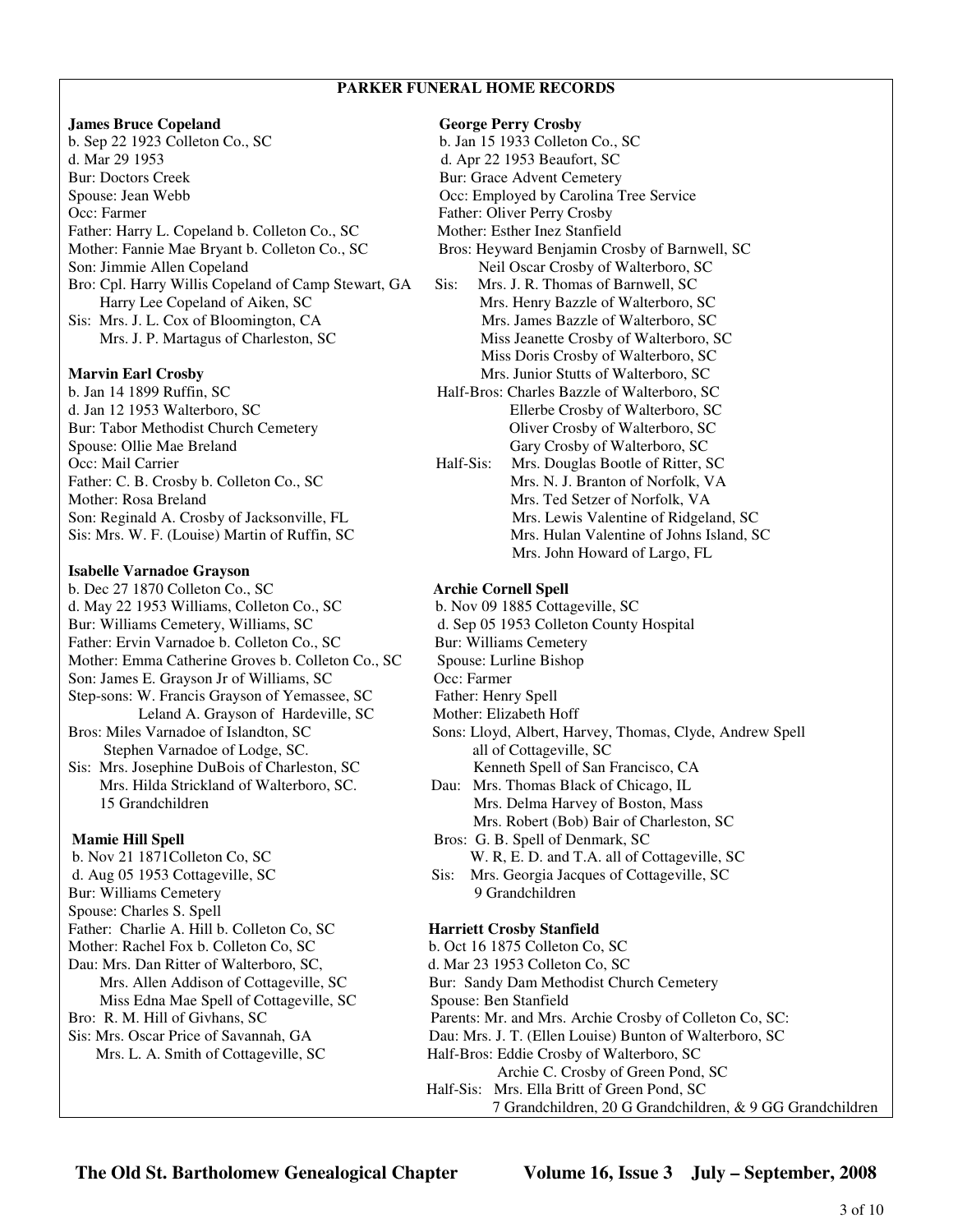## **Gladys Williams Whiddon Della Black Williams**

b. Aug 02 1898 Jackson Co, FL b. Aug 26 1873 Ruffin, SC d. Aug 17 1953 Colleton Co, SC d. Sep 04 1953 Colleton County Hospital Bur: Live Oak Cemetery, Walterboro, SC Bur: William Cemetery Spouse: J. C. Whiddon Spouse: Henry B. Williams Father: G. F. Williams b. Holmes Co, FL Father: Robert Black b. Ruffin, SC Mother: Minnie McCreary b. Jackson Co, FL Mother: Janie Smith b. Colleton Co, SC Dau: Mrs. C. W. O'Shields of Birmingham, AL Sons: Robert B. Williams of Beaufort, SC Mrs. M. S. Vickery of Dothan, AL Henry Williams of Charleston, SC Miss Minnett Whiddon of Walterboro, SC Ernest Williams of Miami Mrs. B. R. Ozbolt of St. George, SC Harry Williams of Beaufort, SC Bro: H. E. Williams of Tallahassee, FL Sis: Mrs. Idell Zimmerman of Detroit, Mich J. B. Williams of St. George, SC Bro: Walter Black of Ruffin, SC Paul Williams of MacClenny, FL Sis: Quillie Breland of Ruffin, SC Sis: Mrs. George Harrell of Marianne, FL 10 Grandchildren Mrs. Bona Johnson of Graceville, FL 6 Great Grandchildren 6 Grandchildren

# **Chelsey John Daniel Caldwell** b. May 25 1897 Russia

d. Feb 18 1954 New Roper Hospital, Charleston, SC Bur: Montifiore Cemetery, PA

Bur: Carter's Ford Baptist Church Cemetery Spouse: Marie Bates

Mother: Susan Marsh b. Colleton Co, SC Bro: David Caravine of PA

Sons: John Caldwell Jr of Frogmore, SC Sis: Mrs. Ethel Poster of PA Mendel E. Caldwell of Charleston, SC Mrs. Edward Gities of PA Alvin E. Caldwell of Charleston, SC Edwin B. Caldwell of Hampton, SC **Shirley Dianna Carroll**

Dau: Mrs. Carey Steele of Lexington, SC b. Sep 16 1954 Colleton Co, SC Miss Mary Caldwell of Lodge, SC d. Sep 21 1954 Colleton Co, SC Miss Susan Caldwell of Winthrop College Bur: White Church Cemetey, Ravenel, SC

Bro: T. H. Caldwell of Ruffin, SC Bro: James H. Carroll Jr Walter D. Caldwell of Lodge, SC Steve Herbert Carroll Fletcher M. Caldwell of Lodge, SC Grover C. Caldwell of Eastover, SC **Al Jolson Carter** Eugene Caldwell of Savannah, GA b. Oct 04 1953 Colleton Co, SC

Sis: Mrs. Betty McMillan of Lodge, SC d. Mar 08 1954 Colleton County Hospital Mrs. J. M. Walker of Columbia, SC Bur: Bedon Baptist Church Mrs. Ben Crosby of Charleston, SC Sis: Donna Jean Carter 6 Grandchildren James Ivey Carter

- J. Dewey Williams of Augusta, GA Mrs. Fletcher Caldwell of Lodge, SC
	-
	-

# **Jack Caravine**

b. Nov 22 1882 Colleton Co, SC d. Jul 12 1954 Colleton Co, SC Spouse: Nancy Breland Occ: Tourist Home Operator Occ: Farmer Father: Benjamin Caravine b. Russia Father: F. H. Caldwell b. Colleton Co, SC Mother: Fannie Solomon b. Russia

Miss Edith Caldwell of Greenville, SC Father: James H. Carroll b. Colleton Co, SC Mrs. Alvin Bozard, Louisville, KY Mother: Alma Lavinia Rentz b. Colleton Co, SC

Mrs. Emma Reeves of Jacksonville, FL Father: W. B. Carter b. Colleton Co, SC Mrs. Bartow Padgett of Jacksonville, FL Mother: Dorothy Mae Boatfield b. Rome, GA Grandparents: Mrs. And Mrs. L. W. Carter of Walterboro, SC

**Annie Pye Craven Mr.** and Mrs. Will Holland of Copper Hill, TN b. Sep 05 1877 b. Colleton Co, SC d. Oct 29 1954 Roper Hospital Bur: Grace Advent Church Spouse: Daniel Craven Father: George Pye b. Colleton Co, SC Mother: Celia Sullivan b. Colleton Co, SC Son: Hugo Craven of Charleston, SC Dau: Mrs. Adolphus O'Quinn of Walterboro, SC Mrs. R. M. Johnson of Charleston, SC Bro: Albert and Carlos Pye of Walterboro, SC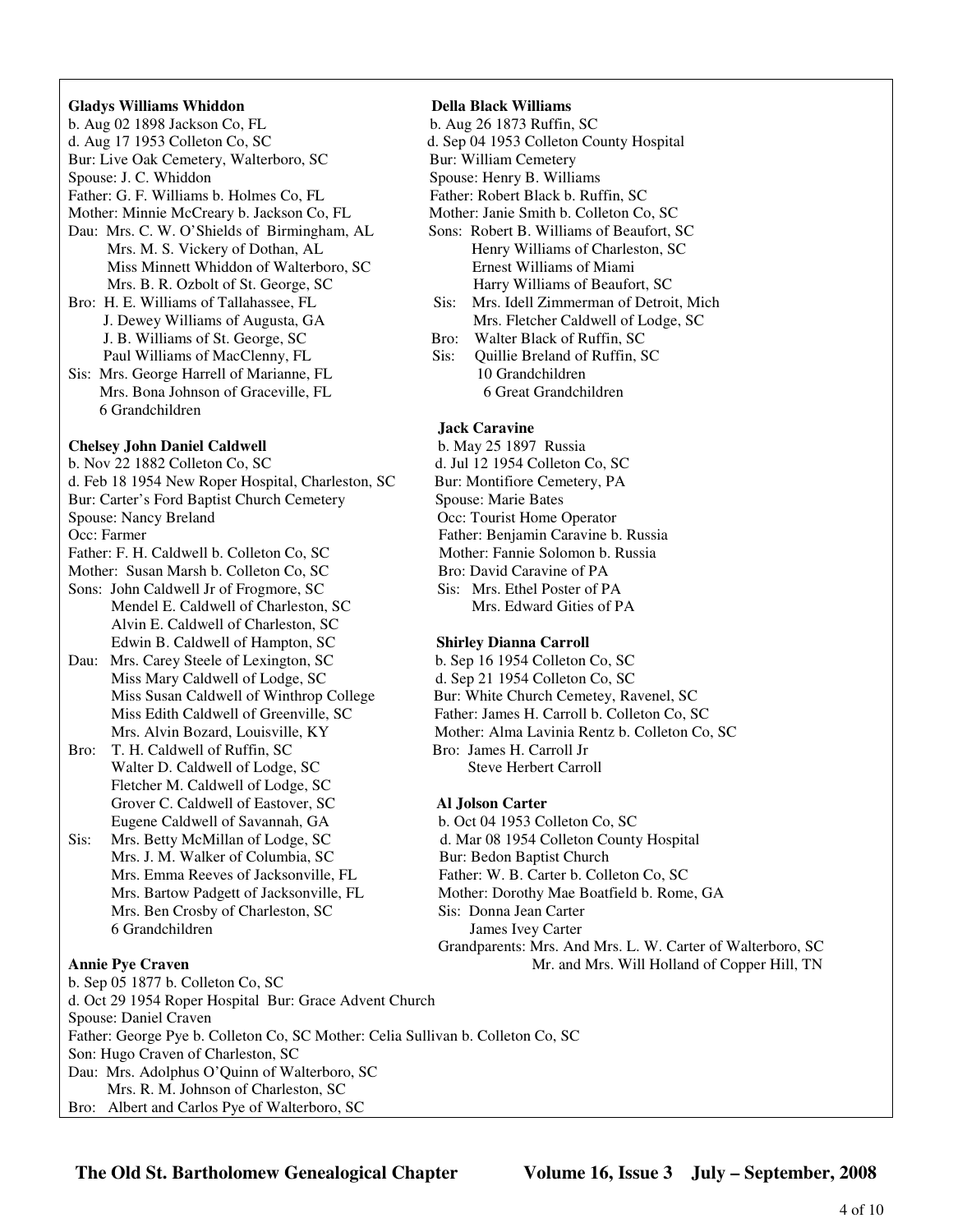# **JAMES SMITH FAMILY Generation Four cont'**

114. **Susan Ann Padgett**, born Apr of 1851, died Dec 15 1916, buried in Little Swamp United Methodist Church, Smoak, SC. She married **Joseph C. "Devil Joe" Padgett**, born about 1837, died Mar 31 1909, buried in Little Swamp United Methodist Church, Smoak, SC. **Joseph**: Previously married to Martha Black.

*Children:*

- 398 i. Ursula "Sula" Padgett, born Sep of 1879, died Nov 08 1922, buried in Little Swamp United Methodist Church, Smoak, SC. She married Andrew Brantley Carter, born Aug 07 1877 in Colleton County, SC, died Feb 20 1940, buried in Little Swamp United Methodist Church, Smoak, SC.
- 399 ii. Hattie E. Padgett, born Sep 18 1873, died Sep 28 1959. She married Joseph David "Little Joe" Ramsey, born Mar 28 1874 in Colleton County, SC, (son of George Ramsey and Emma Isabelle Smith) died May 31 1929 in Colleton County, SC.
- 115. **Mary Padgett**, born Sep 14 1851, died May 4 1901, buried in Little Swamp United Methodist Church, Smoak, SC. She married **William A. "Bill" Strickland**, born Aug 1 1854, (son of **James Strickland** and **Catherine Padgett**) died Oct 26 1940, buried in Little Swamp United Methodist Church, Smoak, SC.

*Children:*

- 400 i. Rasmus Strickland, occupation Methodist Minister, born about 1875. He married Corrie Chester.
- 401 ii. Eddie William Strickland, born Aug 28 1876, died Sep 7 1955, buried in Little Swamp United Methodist Church, Smoak, SC. He married Sarah Catherine Kinsey about 1897, born Oct 13 1877, (daughter of William Boyd Kinsey and Caroline Smith) died Oct 3 1947, buried in Little Swamp United Methodist Church, Smoak, SC.
- 402 iii. Newton "Newt" Strickland, born about 1879. He married (1) Julia E. Kinsey, born Oct 06 1870, (daughter of James Granville "Jim Elzy" Kinsey and Mary H. Griffin) died Jun 11 1910, buried in Tabernacle UMC Cemetery, Smoaks, SC.

He married (2) Mel Drawdy.

- 403 iv. Monnie M. Strickland, born Dec 1 1880, died Dec 18 1907, buried in Little Swamp United Methodist Church, Smoak, SC.
- 404 v. James "Jim" Strickland, never married. (This child is in question, it could be that this is the brother of William A Strickland and not his child).
- 116. **Martha Padgett**, born Dec 19 1853, died May 03 1936, buried in Little Swamp United Methodist Church, Smoak, SC. She married (1) **James "Duncan" Strickland**, born Jun 12 1857, (son of **James Strickland** and **Catherine Padgett**) died about 1885.

*Children:*

- 405 i. Amelia Strickland, born Sep 11 1877, died Nov 23 1936, buried in Byrd Cemetery, Branchville, SC. She married John J. Barrs, born May 23 1876, died Mar 09 1909, buried in Byrd Cemetery, Branchville, SC.
- 406 ii. James Milton "Bub" Strickland, born Sep 27 1878, died Dec 16 1944, buried in Little Swamp United Methodist Church, Smoak, SC. He married Ada Etsey "Utsey" Carter, born Aug 11 1888, (daughter of Angus Lartigue "Lark" Carter and Martha A. Blume) died Feb 16 1968, buried in Little Swamp United Methodist Church, Smoak, SC, occupation Tobacco finisher.
- 407 iii. Rosa Strickland, born about 1882 in Bamberg, SC, died Nov 08 1958 in Charleston Hospital, Charleston, SC, buried in Edisto Baptist Cemetery near Bamberg, SC. She married Cornelius "Nealy" Wilson about 1900, born about 1879, (son of Seaborn S. Wilson and Rebecca Alice Rentz).

 She married (2) **Thomas A. "Tom" Hand**, born Apr 16 1846, died Aug 07 1906, buried in Little Swamp United Methodist Church, Smoak, SC.

*Children:*

- 408 iv. Nellie Grey Hand, born Apr 16 1888 in Colleton County, SC, died May 6 1986 in Sumter Nursing Home, Sumter, SC, buried May 8 1986 in Ott Cemetery, Branchville, SC. She married Benjamin P. "Ben" Myers, born Aug 26 1885, (son of William M. "Stumpy" Myers Sr and Martha C. Linder) died Dec 8 1951, buried in Ott Cemetery, Branchville, SC.
- 409 v. Aquilla "Quillie" Hand, born about 1890, died about 1966 in Automobile accident. He married Jean Harris, died about 1966 in Automobile accident.
- 117. **Julia A. Padgett**, born Dec 16 1856, died Jun 19 1923, buried in Little Swamp United Methodist Church, Smoak, SC. She married **James Zack Harrison** about 1880, born Apr 07 1859, died Apr 04 1937, buried in Little Swamp United Methodist Church, Smoak, SC.

*Children:*

 410 i. Senie V. Harrison, born Aug 16 1881, died Jun 10 1960, buried in Little Swamp United Methodist Church, Smoak, SC. She married Charlie H. Smith, born Aug 22 1875, (son of James W. Smith and Rebecca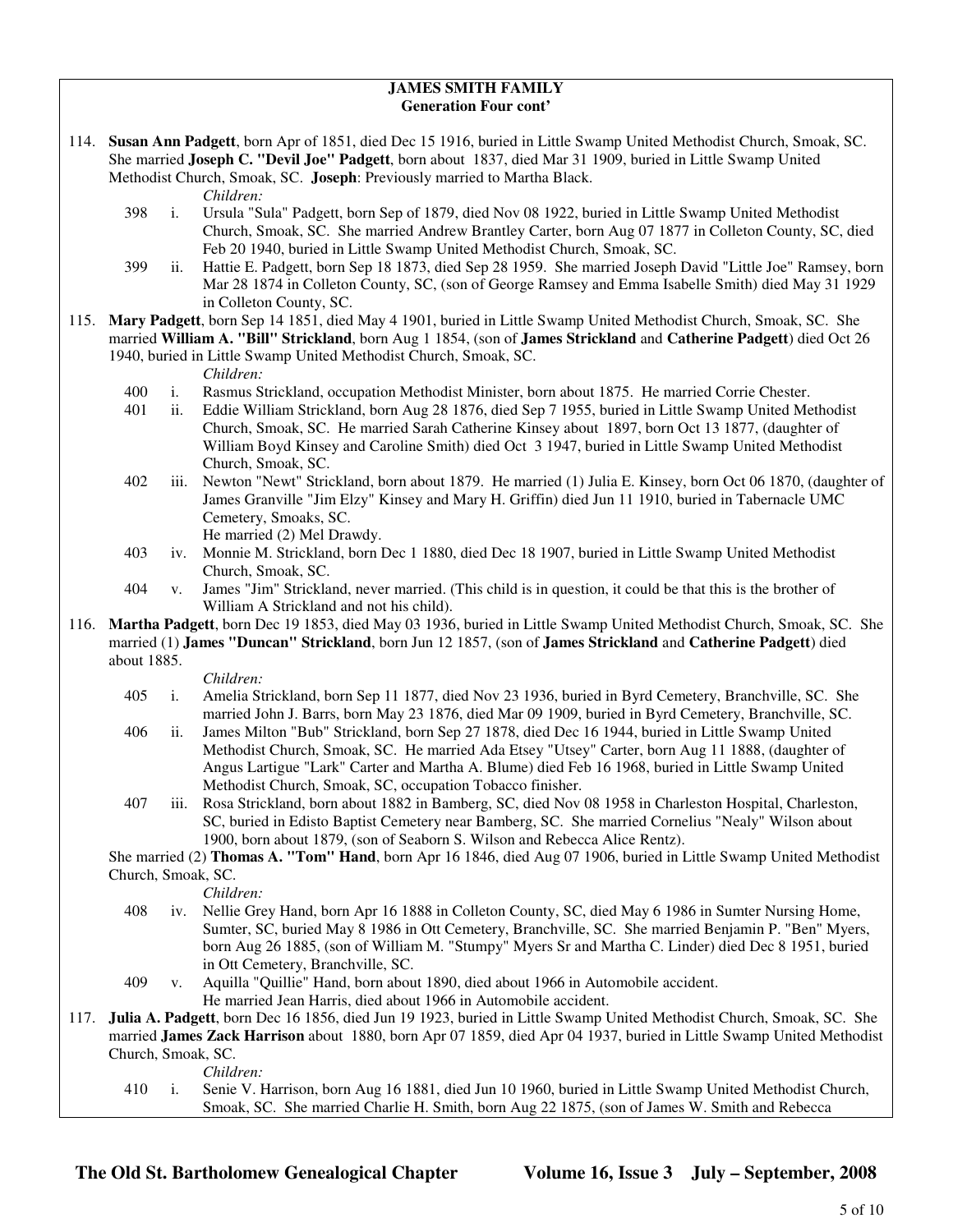Padgett) died May 2 1932, buried in Little Swamp United Methodist Church, Smoak, SC. Charlie: Previously married to Dora Ramsey.

- 411 ii. Jabez C. "Jabe" Harrison, born May 16 1885 in Smoaks, Colleton County, SC, died May 22 1967 in Portland, Oregon, occupation Methodist Minister, graduated from Clemson College, Clemson, SC, graduated from Meridian College Theological Seminary, Meridian, Miss. Married and moved to Meridian, Mississippi, he and his wife had two children. He then married a second time and moved to Salem, Oregon. According to his obituary in the Press and Standard Newspaper he was survived by his three daughters and 2 sons, 13 grandchildren and 4 great grandchildren.
- 412 iii. Emma Grace Harrison, born Mar 02 1887, died Apr 27 1960 in North Charleston, SC, buried in Little Swamp Methodist Church, Smoaks, SC. She married Ivey Louis Padgett, born Jan of 1884, (son of James A. Padgett and Mary Harrison).
- 413 iv. Florence L. "Florrie" Harrison, born Jan 06 1889, died Dec 31 1961, buried in Little Swamp United Methodist Church, Smoak, SC. She married James Tyler O'Quinn Jan 17 1906, born Aug 15 1881 in Colleton County, SC, (son of David Elijah O'Quinn and Selena Ramsey) died Oct 10 1947 in Colleton County Hospital, Walterboro, SC, buried in Little Swamp United Methodist Church, Smoak, SC.
- 414 v. Pearl E. Harrison, born Feb of 1891 in Smoaks, Colleton County, SC, died Mar 12 1982 in Colleton Regional Hospital, Walterboro, SC, buried in Little Swamp United Methodist Church, Smoak, SC. She married Robert Black Williams Sr, born Aug 15 1893, (son of Joseph Risher Williams and Havilah Catherine "Willie" Spell) died Jun 02 1947.
- 415 vi. Bertie Lee Harrison, born Dec 13 1893 in Bamberg County, SC, died Nov 25 1967 in Charleston, Charleston County, SC, buried in Zion United Methodist Church, Bamberg County, SC. She married Herman W. Walker Dec 15 1914 in Home of the Bride's Parents by Rev J. C. Counts, born Sep 02 1890, (son of Charles E. "Charlie" Walker and Susan E. Rentz) died Apr 03 1964, buried in Zion United Methodist Church, Bamberg County, SC.
- 416 vii. James Zack Harrison Jr, born May 04 1895 in Smoaks, Colleton County, SC, died Jul 04 1967 in Colleton County Hospital, Walterboro, SC, buried in Little Swamp Methodist Church, Smoaks, SC, occupation Retired Farmer, military Veteran of World War I. Adopted his Grand Neice "Jo Ann Smith" daughter of Clifton Smith & Laurette Padgett. He married (1) Alma Crook. Alma: they had an infant son, who died.
	- He married (2) Virginia Viola Unknown, born Jun 17 1902, died Oct 20 1973.
- 417 viii. Julia "Annie" Harrison, born Jan 16 1898. Sister's "Pearl Harrison Williams" obituary says Annie's last name is Hampton and living in Charleston Heights, SC as of 1982. Could she have married a second time to a Mr. Hampton? She married John Kinsey Miley, married Dec 18 1916, born Mar 20 1893, (son of James David Miley and Laura Susan Carter) died Jul 22 1943.
- 418 ix. Bessie Harrison, born Jan of 1900, died after 1982. Lived in Holly Hill, SC as of 1982. She married Ernest Floyd Bennett, born Sep 23 1895, died Aug 05 1944, buried in Little Swamp United Methodist Church, Smoak, SC.
- 118.**Aquilla "Quillie" Padgett**, born Sep 26 1859 in Colleton County, SC, died Mar 12 1931 in Colleton County, SC, buried in Live Oak Cemetery, Walterboro, SC. He married (1) **Selina A. Strickland**, born Aug 30 1863 in Colleton County, SC, (daughter of **James Strickland** and **Catherine Padgett**) died Mar 02 1920, buried in Live Oak Cemetery, Walterboro, SC.

*Children:*

- 419 i. William Henry Padgett, born Feb of 1885 in Colleton County, SC, died Sep 15 1936 in Colleton County, SC, buried in Smith Cemetery, Smoak, SC. He married Bessie Adaline Smith, born Apr 21 1882 in Colleton County, SC, (daughter of Jasper Monroe Smith and Eugenia Eleanora Spell) died Feb 05 1963 in Walterboro, Colleton County, SC, buried in Live Oak Cemetery, Walterboro, SC.
- 420 ii. Bertha Padgett, born Aug of 1886. She married Mack Black.
- 421 iii. Lucas Carroll Padgett, born May 22 1888 in Smoaks, Colleton County, SC, died Oct 17 1933 in Walterboro, Colleton County, SC, buried in Live Oak Cemetery, Walterboro, SC. He married Coralie Ackerman, born Apr 06 1892 in Cottageville, Colleton County, SC, (daughter of Henry William Ackerman and Mary Elizabeth Willis) died Sep 11 1977 in Annie S. Jefferies Nursing Home, Walterboro, SC, buried in Live Oak Cemetery, Walterboro, SC.
- 422 iv. Freddie Padgett, born about 1891. She married Laurent Utsey.
- 423 v. Mary Annie "Manio" Padgett, born Apr 18 1895 in Colleton County, SC, died Aug 16 1981 in Gilmores Nursing Home, St Augustine, Fla, buried in Live Oak Cemetery, Walterboro, SC, occupation Retired Nursing Assistant.
- 424 vi. Rosa Padgett never married.

He married (2) **Emma Lillie Martin**, born May 08 1882 in Colleton County, SC, (daughter of **Henry Robert Martin** and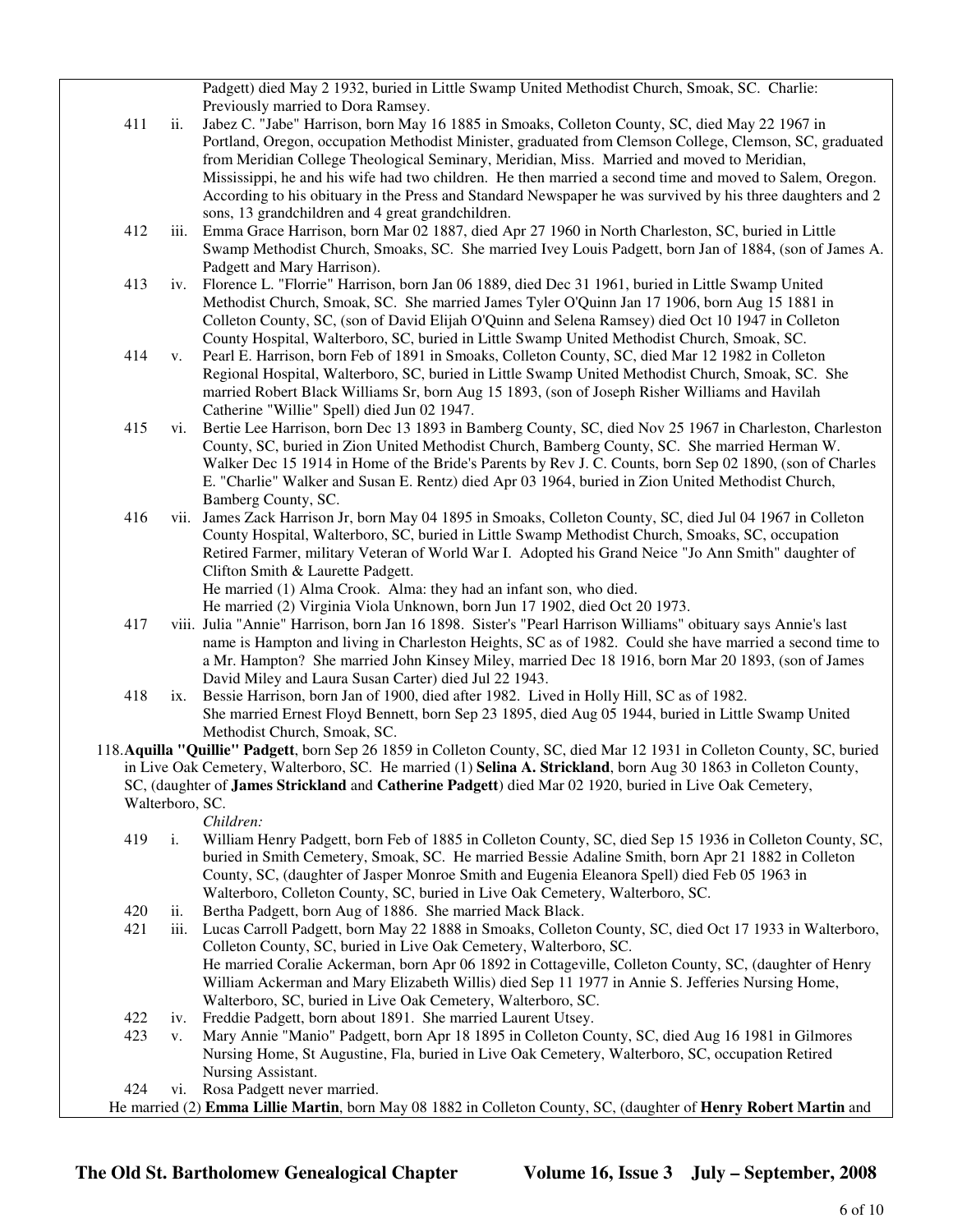**Mary Margaret Ulmer**) died Mar 06 1965 in Colleton County Hospital, Walterboro, SC, buried in Doctor's Creek Baptist Church, Walterboro, SC.

119. **Calvin F. Padgett**, born Feb 14 1862, died Mar 24 1942, buried in Pleasant Hill Methodist Church, Ehrhardt, SC. He married (1) **Mary Catherine "Mamie" Rentz** about 1886 in Barnwell County, SC, born Apr 26 1869 in Barnwell County, SC, (daughter of **Calvin Rentz** and **Esther Mirscha Grimes**) died Apr 14 1929, buried in Pleasant Hill Methodist Church, Ehrhardt, SC.

*Children:*

- 425 i. Ida Adrienne Padgett, born Sep of 1888 in Barnwell County, SC. She married George W. Bessinger, Mar of 1909, born about 1884 in Barnwell County, SC, (son of Adam Bessinger and Eliza Unknown).
- 426 ii. George Calvin Padgett, born Aug of 1891 in Bamberg County, SC. Living in Bamberg, SC as of 1930. He married Rebecca Hutto about 1915, born about 1891.
- 427 iii. Leila Elberta Padgett, born Nov 30 1892 in Bamberg County, SC, died Feb 05 1975, buried in Pleasant Hill Methodist Church, Ehrhardt, SC. She married (1) William Leon Bessinger, born Mar of 1888 in Barnwell County, SC, (son of Adam Bessinger and Eliza Unknown). She married (2) Thomas Jefferson "Tom" Hadwin, born Sep 20 1890 in Bamberg County, SC, (son of John Hanley Hadwin and Amanda McMillan) died Feb 28 1960 in Bamberg, SC, buried in Ghents Branch Baptist Church, Denmark, SC, occupation Sheriff Bamberg County. Thomas: brought 5 children into this marriage. The children are: Tom Cecil Hadwin, Christian Hadwin, Nellie Hadwin, Eloise Hadwin, and Ruth Hadwin.
- 428 iv. James "Clyde" Padgett, born May of 1896 in Bamberg County, SC. He married Odie Barnes.
- 429 v. Talbert Clarence Padgett, born Jul 12 1898 in Bamberg County, SC, died Feb 13 1957, buried in Pleasant Hill Methodist Church, Ehrhardt, SC, never married.
- 430 vi. Leroy Padgett, born Dec 04 1900 in Bamberg County, SC, died Oct 27 1989. He married Ruth Folk Jun 06 1929, born Jul 14 1913 in Colleton County, SC, (daughter of Henry "Lee" Folk Sr and Autrey Lillian Sandifer) died Dec 28 2004 in Regional Medical Center, Orangeburg, SC, buried in Pleasant Hill United Methodist Church, Ehrhardt, SC, occupation Former Employee of Sunbeam.
- 431 vii. Esther Mirscha Padgett, born Sep 04 1903 in Bamberg County, SC, died May 03 1930, buried in Pleasant Hill Methodist Church, Ehrhardt, SC. She married Unknown McCaskey.
- 432 viii. T. Belvin Padgett, born Dec 07 1905, died Aug 25 1909, buried in Pleasant Hill Methodist Church, Ehrhardt, SC.
- 433 ix. Mary Kathleen Padgett, born Apr 3 1909. She married (1) Harry Cook. She married (2) Ernest Bair. She married (3) Freddie Collier.
- 434 x. Wendell Padgett, born about 1913.
- He married (2) **Annie Rentz**, buried in Pleasant Hill Methodist Church, Ehrhardt, SC.
- 120. **Jabus "Jabe" A. Padgett**, born Jul 05 1866 in Little Swamp Community, Smoaks, SC, died Jun 08 1934 in Walterboro, Colleton County, SC, buried in Live Oak Cemetery, Walterboro, SC. He married **Mary Caroline Miley**, born Apr 03 1864, (daughter of **John Miley** and **Caroline Smith**) died Mar 04 1938 in Colleton County, SC, buried in Live Oak Cemetery, Walterboro, SC.

*Children:*

 435 i. Lillian Octavia "Tibbie" Padgett, born Aug 26 1890, died Apr 09 1947, buried in Ehrhardt Cemetery, Ehrhardt, SC. She married David Edgar "Ed" Fender about 1920, born Dec 23 1888 in Bamberg County, SC, (son of Charles Calvin "Charley" Fender and Elizabeth Eve "Lizzie" Hughes) died Sep of 1976.

 436 ii. Mary "Ruth" Padgett, born Oct 16 1895 in Lodge, Colleton County, SC, died Apr 22 1952 in Regional Hospital, Orangeburg, SC, buried in Live Oak Cemetery, Walterboro, SC. She married Robert Black Fripp Nov 25 1914, born Oct 23 1890 in Colleton County, SC (son of Lewis Melvin Fripp and Melinda E. Black) died Nov 02 1946 in Walterboro, Colleton County, SC, buried in Live Oak Cemetery, Walterboro, SC.

- 123. **George Kinsey**, (See marriage to number 87.)
- 125. **Sarah Elena "Selena" Kinsey**, born May 04 1852 in South Carolina, died Nov 06 1926, buried in Kinsey Cemetery, Echols County, Ga. She married **James Robert "Rob" Westberry**, born Nov 18 1857 in Hamilton County, Fla, (son of **James M. Westberry** and **Catherine Hiers**) died Oct 23 1933, buried in Kinsey Cemetery, Echols County, Ga, occupation Farmer.

### *Children:*

- 437 i. James Madison Westberry, born Jan 13 1879, died Oct 18 1939. He married Rachel Roxey Swilley, born Jan 12 1894, died Oct 21 1966.
- 438 ii. John Henry Westberry, born Sep 18 1881, died about 1949. He married Alice Touchstone, born about 1883, died about 1957.
- 439 iii. Louella "Lula" Westberry, born Dec 18 1882, died Feb 28 1962. She married Joseph D. Kinsey, born Mar 13 1873 in Georgia, (son of George Kinsey and Narcissus Padgett). Joseph: There is a Joseph D. Kinsey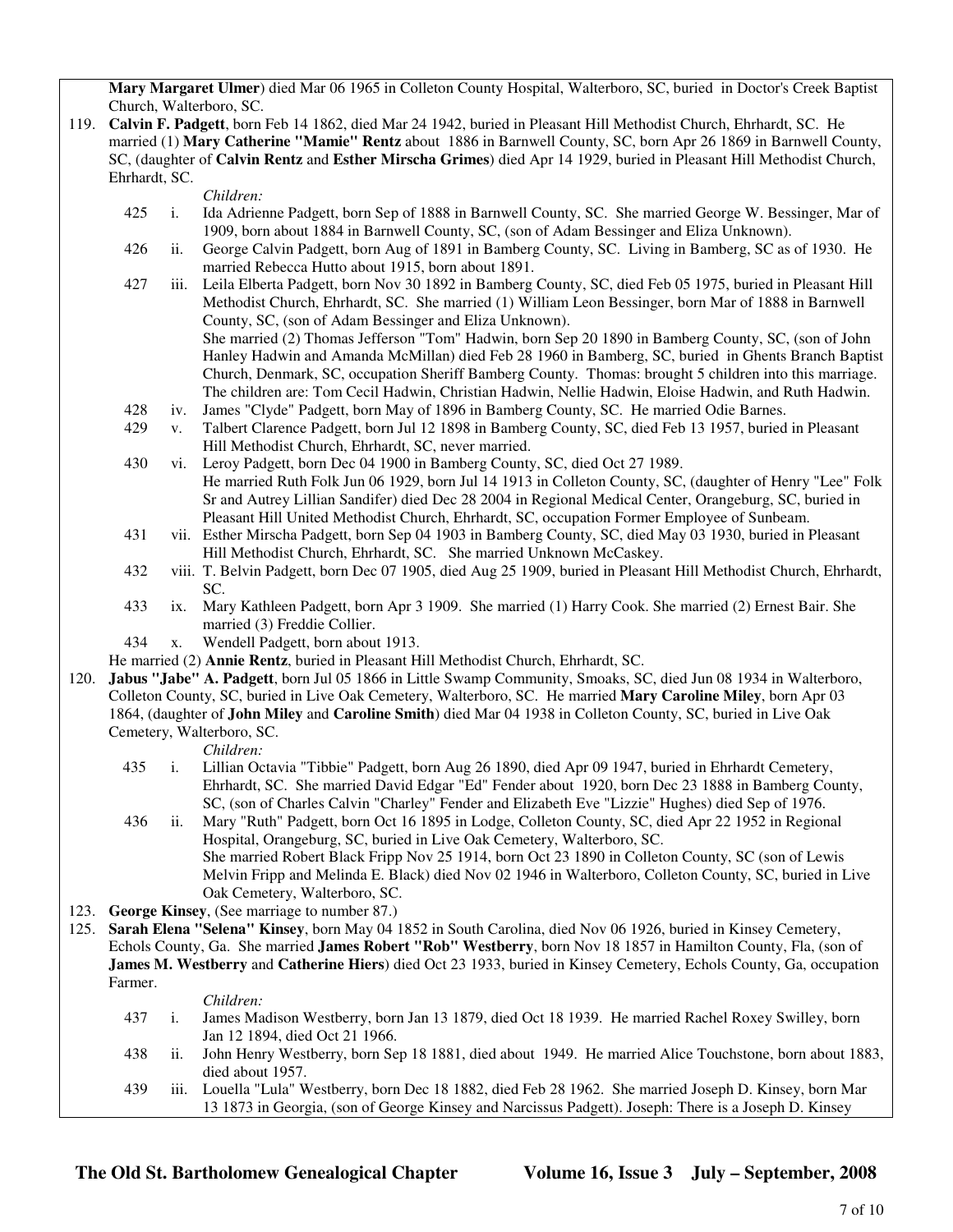- listed in the Marriages of Echols County, Ga who married Lula Westberry on Mar 22 1903.
- 440 iv. Columbus Westberry, born Feb of 1885. He married Maude Westberry.
- 441 v. Augustus Walter "Walt" Westberry, born Sep of 1886, died about 1931. He married Mary Etta Padgett, born about 1891, died about 1930.
- 442 vi. Allen B. Westberry, born May of 1888. He married Barbara Henderson.
- 443 vii. Forest Lawson Westberry, born Sep of 1889. He married Rosa Ethel Culpepper, born Dec 08 1898.
- 444 viii. Rosa Mae Westberry, born Sep of 1896, died about 1940. She married Dan Ragan.
- 445 ix. Beulah Westberry, died age of 3.
- 126. **Mary Kinsey**, born about 1857. She married **John "Wesley" Padgett**, about 1875, (son of **Richard Padgett** and **Sarah Redish**).
	- *Children:*
	- 446 i. Jack Padgett.
	- 447 ii. Carrie Padgett.
	- 448 iii. John C. Padgett.
	- 449 iv. Henrietta "Etta" Padgett.
	- 450 v. James "Jim" Padgett.
	- 451 vi. Ella Padgett.
- 127. **James Allen Kinsey**, born Jun 11 1860, died Nov 15 1931. He married **Laura Jane Zipperer** Mar 03 1884, born Jun 30 1868, died Dec 19 1943.

*Children:*

- 452 i. Verta Kinsey, born Aug of 1885.
- 453 ii. Lloyd Kinsey, born Aug of 1886.
- 454 iii. Gertrude Kinsey, born Jan of 1888. She married James C. Carter about 1906, born Jan of 1881 in Echols County, Ga, (son of Martin Turner Carter and Olive Ann Eliza Rentz).
- 455 iv. Carl J. Kinsey, born Mar of 1889.
- 456 v. Heber Kinsey.
- 457 vi. Hulda Kinasey, born Jul of 1896.
- 458 vii. Willard Kinsey, born Feb 24 1897.
- 459 viii. Oscar Kinsey, born Jul of 1899.
- 132. **Adam Benjamin Smith**, born about 1864 in Colleton County, SC, died Jun 09 1943 in Walterboro, Colleton County, SC. He married **Emma Strickland**, born about 1867 in Colleton County, SC, (daughter of **Paul W. Strickland** and **Mary M. Smith**) died Jul 03 1935 in Colleton County, SC, buried in Smoaks Baptist Church, Smoaks, SC. *Children:*
	-
	- 460 i. Mamie Smith, born about 1887. She married Unknown Padgett.
	- 461 ii. Lucas Benjamin Smith, born Oct 12 1889, died Aug 30 1966, buried in Smoaks Baptist Church, Smoaks, SC. He married Kate Bunton, born Jul 19 1897, died Apr 28 1964, buried in Smoaks Baptist Church, Smoaks, SC.
	- 462 iii. Allie O. Smith, born about 1892.
	- 463 iv. Addie M. Smith, born Jun 30 1892. He married Mary Edna Smith, born Nov 13 1898 in Smoaks, Colleton County, SC, (daughter of James "Calvin" Smith and Sarah Sauls) died Sep 15 1961, buried in Smoaks Baptist Church, Smoaks, SC.
	- 464 v. Minnie Lee Smith, born about 1896, buried in Smoaks Baptist Church, Smoaks, SC.
	- 465 vi. Willie Mondell Smith, born Feb 03 1899. He married Leila Inez Warren, born Nov 25 1906 (daughter of Burdette Monroe Warren and Lenora Gertrude "Nora" Smyly) died Mar 29 1970.
	- 466 vii. Paul W. Smith, born about 1903. He married Sue Waltz.
	- 467 viii. James Rufus Smith, born about 1906. He married Fairey Hiott.
- 133. **Caroline Smith**, born about 1863. She married **Osborn Carter**.
	- *Children:*
	- 468 i. Heber Joseph Carter, born Feb 03 1891, died Dec 23 1973, buried in Williams Cemetery, Colleton County, SC.
- 134. **James Madison "Jim" Smith**, born May 26 1865 in Colleton County, SC, died May 12 1948 in Colleton County, SC, buried in Getha E. Smith Cemetery, Smoaks, SC. He married (1) **Mary Jane Carter**, born Jul 07 1870 in Colleton County, SC, (daughter of **Seaborn T. Carter** and **Jane Walker**) died Oct 13 1939 in Colleton County, SC, buried in Getha E. Smith Cemetery, Smoaks, SC.
	- *Children:*
	- 469 i. Melvin M. Smith, born Jun 28 1885, died May 19 1952, buried in Carter's Ford Baptist Church, Lodge, SC. He married Ivey G. Sauls, born Jun 16 1889, died Dec 11 1958 in Savannah, Chatham County, Ga, buried in Carter's Ford Baptist Church, Lodge, SC. Ivey: Daughter of James Sauls and Hattie Walling Sauls.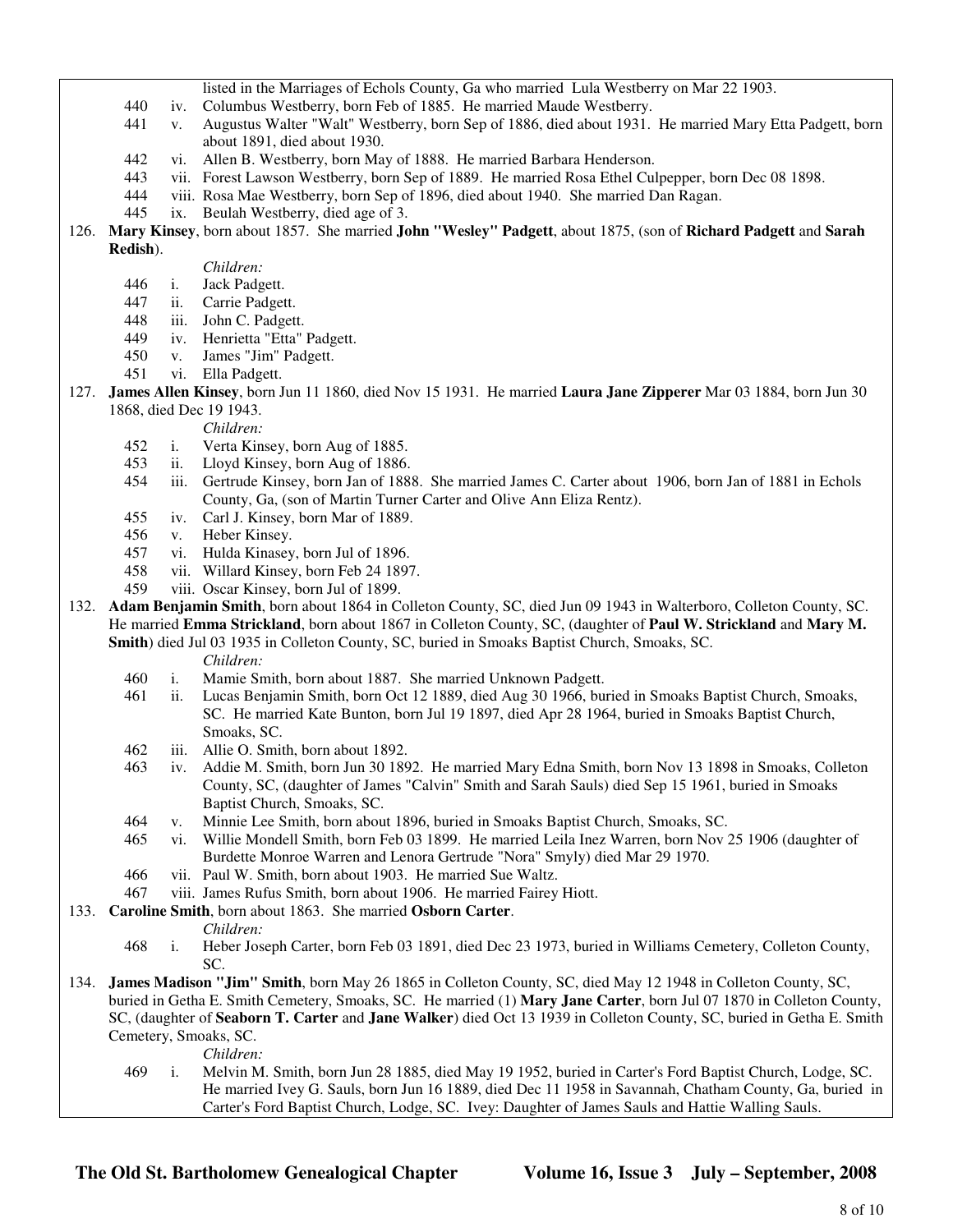|      | 470                        | ii.                        | Lee Smith, born about 1889, died about 1910, buried in Getha E. Smith Cemetery, Smoaks, SC.                                                                            |
|------|----------------------------|----------------------------|------------------------------------------------------------------------------------------------------------------------------------------------------------------------|
|      | 471                        | iii.                       | Infant Son Smith, died young.                                                                                                                                          |
|      | 472                        | iv.                        | Junior Postelle Smith, born about 1890 in Colleton County, SC, died Sep 29 1968 in Colleton County                                                                     |
|      |                            |                            | Hospital, Walterboro, SC, buried in Pleasant Grove Baptist Church, Walterboro, SC. He married (1) Ursie                                                                |
|      |                            |                            | Lee Smith. Ursie: Ersie Smith is the daughter of Rhett Smith. He married (2) Kathleen Youmans.                                                                         |
|      | 473                        | V.                         | Jane Rebecca Smith, born Dec 3 1892, died Jun 30 1963, buried in Doctor's Creek Baptist Church,                                                                        |
|      |                            |                            | Walterboro, SC. She married Julius Augustus Breland Sr Nov 15 1914 in Home of Mr and Mrs James                                                                         |
|      |                            |                            | Smith, born Dec 29 1895 in Colleton County, SC, (son of Medicus Wyman "Doc" Breland and Rebecca Laro                                                                   |
|      |                            |                            | Varn) died Oct 8 1949 in Green Pond, Colleton County, SC, buried in Doctor's Creek Baptist Church,                                                                     |
|      |                            |                            | Walterboro, SC.                                                                                                                                                        |
|      | 474                        | $\overline{\mathbf{v}}$ i. | Leila Smith, born about 1899, died about 1922, buried in Getha E. Smith Cemetery, Smoaks, SC. She                                                                      |
|      |                            |                            | married John William Ramsey, born in Eastover, Richland County, SC.                                                                                                    |
|      | 475                        |                            | vii. Audrey W. Smith. She married Walter L. Ramsey, born in Eastover, Richland County, SC. Walter: Married                                                             |
|      |                            |                            | again to Janis Smith Breland.                                                                                                                                          |
|      | 476                        |                            | viii. Mary Donelle "Donie" Smith, born about 1900 in Ruffin, Colleton County, SC, died Nov 26 1987, buried in                                                          |
|      |                            |                            | Sunnyside Cemetery, Orangeburg, SC. She married Fitzhugh Lee Gillam, born in Orangeburg, SC.                                                                           |
|      | 477                        | ix.                        | Dora Smith. She married John Coker "Coke" Goodwin, born Sep 4 1905 in Colleton County, SC, (son of                                                                     |
|      |                            |                            | John Coker Goodwin and Charlotte Ann Miley) died Oct 5 1984 in Colleton Regional Hospital, Walterboro,                                                                 |
|      |                            |                            | SC, buried in Little Swamp United Methodist Church, Smoak, SC, occupation Farmer/Civil Service.                                                                        |
|      | 478                        | X.                         | Docia Smith, born Jun 30 1905 in Smoaks, Colleton County, SC, died Nov 19 1967 in Colleton County                                                                      |
|      |                            |                            | Hospital, Walterboro, SC, buried in Carter's Ford Baptist Church, Lodge, SC. She married Clifton L. Henry.                                                             |
|      | 479                        | xi.                        | Getha Eugene Smith, born Apr 14 1908 in Colleton County, SC, died May 20 1986 in Ruffin, Colleton                                                                      |
|      |                            |                            | County, SC, buried in Carter's Ford Baptist Church, Lodge, SC, occupation Retired maintenance supervisor                                                               |
|      |                            |                            | with the Colleton County schools. He married Donie Leona Taylor Oct 27 1937 in Walterboro, Colleton                                                                    |
|      | 480                        |                            | County, SC, (daughter of Cary Taylor and Lula Strickland).<br>xii. James "Vernon" Smith, born Dec 12 1910 in Colleton County, SC, died May 5 1970 in Ridgeland, Jasper |
|      |                            |                            | County, SC, buried in Carter's Ford Baptist Church, Lodge, SC.                                                                                                         |
|      |                            |                            | He married Hettie Mills, born Apr 7 1917.                                                                                                                              |
|      | 481                        |                            | xiii. C. Blease Smith, occupation Baptist Minister. He married Elma Seigler.                                                                                           |
|      |                            |                            | He married (2) Docia Warren.                                                                                                                                           |
| 135. |                            |                            | Robert Smith, born about 1866. He married (1) Juddie Fralix, born about 1875, (daughter of Gabriel Franklin Fralix Sr                                                  |
|      |                            |                            |                                                                                                                                                                        |
|      | and Anne Elizabeth Lyons). |                            | Children:                                                                                                                                                              |
|      | 482                        | i.                         | Addie Smith, born about 1893. Married Claudia Langdale.                                                                                                                |
|      | 483                        | ii.                        | Daniel "Dan" Smith, born Jun 05 1893. Married 1st Evelina Langdale b. Jan 28 1884 d. Oct 21 1926 and                                                                   |
|      |                            |                            | 2nd. Dora George b. Jul 30 1905 d. Aug 24 1970.                                                                                                                        |
|      | 484                        | iii.                       | James Madison Smith, born Jul 7 1895 in Colleton County, SC, died Jul 19 1959 in Veterans Hospital,                                                                    |
|      |                            |                            | Columbia, SC, buried in Little Swamp United Methodist Church, Smoak, SC. He married (1) Sallie Georgia                                                                 |
|      |                            |                            | Kinsey, born about 1904 (daughter of Francis "Frank" Kinsey and Maggie Linder) died about 1929, buried in                                                              |
|      |                            |                            | Little Swamp United Methodist Church, Smoak, SC. He married (2) Sallie Mae George.                                                                                     |
|      | 485                        | iv.                        | Gilbert Smith, born about 1895, died about 1957.                                                                                                                       |
|      | 486                        | V.                         | Laurie Smith.                                                                                                                                                          |
|      | 487                        | $\overline{\mathbf{vi}}$ . | Franklin Smith.                                                                                                                                                        |
|      | 488                        |                            | vii. Rebecca Smith. Married Joe Carter.                                                                                                                                |
|      | 489                        |                            | viii. Sarah Smith.                                                                                                                                                     |
|      | 490                        | ix.                        | Kathleen Smith. Married R. L. Youmans.                                                                                                                                 |
|      | 491                        | X.                         | Hazel Smith, born Sep 07 1906, died Dec 26 1981. Married Benjamin H. "Bennie" Langdale b. Mar of 1903                                                                  |
|      |                            |                            | d. Jan 05 1976.                                                                                                                                                        |
|      | 492                        | xi.                        | Stephen Smith.                                                                                                                                                         |
|      |                            |                            | He married (2) Sarah Sophia Martin, born about 1868, (daughter of Steve Martin and Sarah Preacher) died Nov 30                                                         |

1940.